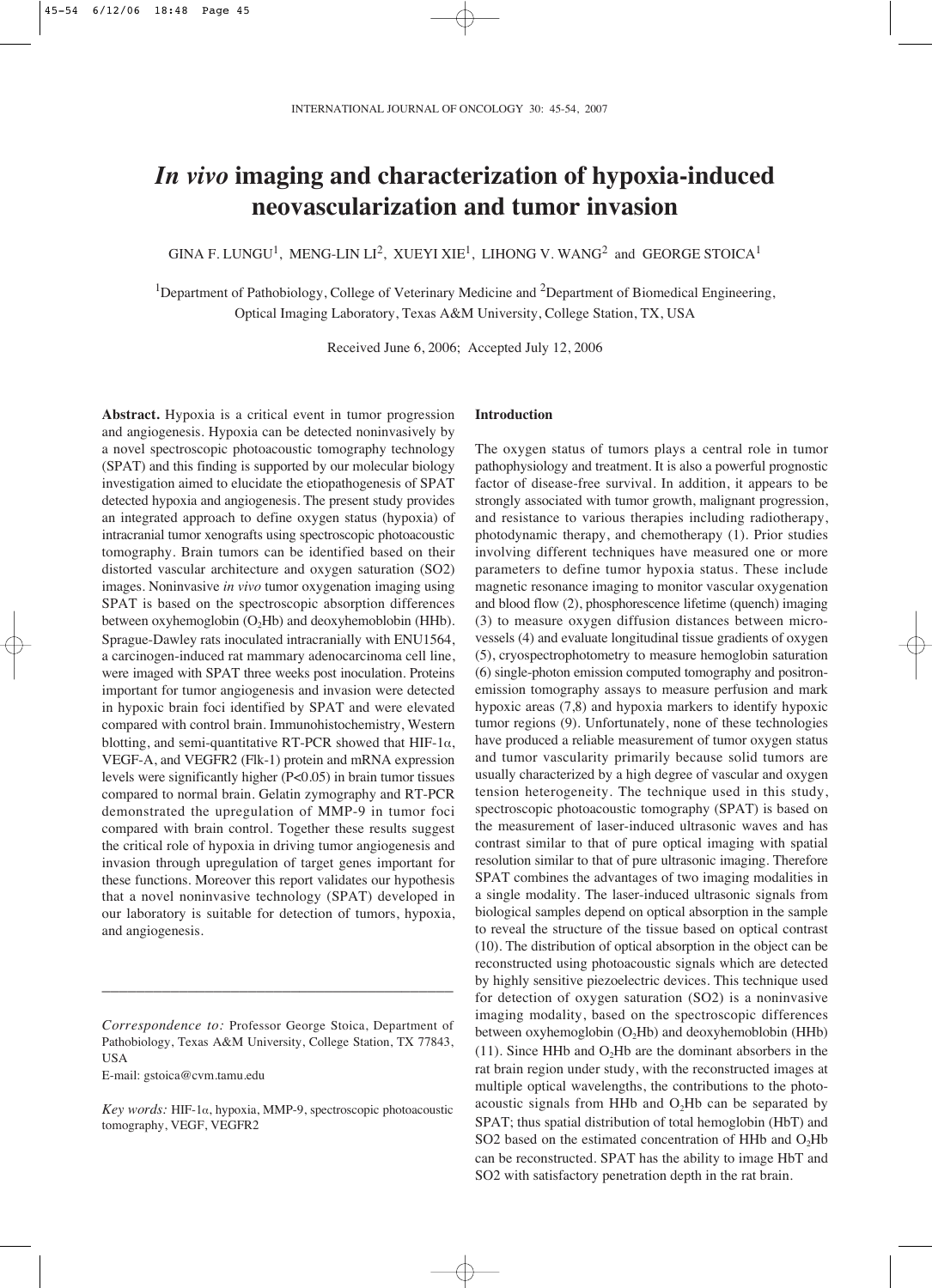Angiogenesis is an essential component for the growth of tumors. It is an invasive process that requires lyses of the extracellular matrix (ECM) plus proliferation and migration of the endothelial cells (12). This complex process, regulated by angiogenic factors and cytokines, is important for tumor invasion (13). Vascular endothelial growth factor (VEGF), an angiogenic mitogen secreted from various types of cells, is involved in various physiological and pathological conditions, including embryonic development, wound healing and solid tumor growth. VEGF is known to stimulate the production of various cytokines, growth factors, and proteinases, including MMP-1, -3, and -9 (14). The expression of VEGF is regulated by various physiological and pathological stimuli. Hypoxia is a strong inducer of VEGF, and hypoxia-induced VEGF expression determines the course of various disease conditions, such as solid tumor growth (15). Moreover, hypoxia has been shown to provide an important prognostic value in clinical trials involving radiation and chemotherapy. It is usually associated with adverse clinical outcomes and reduced patient survival (16). Although tissue hypoxia usually occurs very early in tumor development due to inadequate blood supply, hypoxia remains a constant feature of these tumors even after neovascularization (4). Several studies have shown that the regulation of gene expression by oxygen is an important feature of many biological processes, and hypoxia is a powerful modulator of gene expression (17,18). The main regulator which orchestrates the cellular responses to hypoxia is hypoxiainducible factor-1 (HIF-1), a heterodimeric transcription factor composed of  $\alpha$  and  $\beta$  subunits critical for adaptive responses to reduced oxygen (19). The HIF-1ß is thought to be expressed constitutively and ubiquitously. HIF-1 $\alpha$  is also constitutively expressed, but is continuously degraded in the presence of oxygen, by von Hippel Lindau tumor suppressor protein leading to decreased HIF levels in normoxia and high levels in hypoxia. Elevated HIF-1 $\alpha$  expression, which could be an indicator of the existence of hypoxia, has been reported in a variety of human tumors and pre-neoplastic lesions (20,21). The critical role of HIF-1 $\alpha$  in tumor metastasis arises from the fact that it is a potent activator of angiogenesis and invasion through its upregulation of target genes important for these functions. Hill and co-workers have found that exposure of tumor-bearing rodents to cyclical, but not chronic, hypoxia produces a significant increase in metastasis to the lungs (22). Hypoxia was also found to be important in activation of extracellular matrix degrading proteases (23).

Matrix metalloproteinases (MMPs) are structurally related endopeptidases that play a role in proteolytic degradation of structural components of extracellular matrix (24). They not only facilitate breakdown of extracellular matrix, but also affect early carcinogenesis, tumor development and growth. They also play an important role in angiogenesis and mammary gland involution (25). Among these enzymes, matrix metalloproteinase-9 (MMP-9) or gelatinase B plays an important role in tumor invasion and metastasis because of its specificity for type IV collagen. Recent studies have demonstrated that the switch from vascular quiescence to angiogenesis involves MMP-9/gelatinase B, which is upregulated in angiogenic islets and tumors, releasing VEGF from an extracellular reservoir (26). Prior observations have suggested that acidity in the tumors can be caused by hypoxia-dependent and/or independent pathways and MMP-9 was found to be induced by culturing cells at acidic pH (27). Acidic pH was also found to increase the expression of vascular endothelial growth factor in glioma (28), and glioblastoma (29).

The present study provides an integrated approach to define the oxygen status (hypoxia) of tumors by using SPAT and to correlate hypoxia with the invasion process of a mammary adenocarcinoma cell line ENU1564 inoculated intracranially in a rat model. The mechanism of tumor invasion may apply to tumor metastasis because metastasis mediators are involved in both of these processes. Here we were able to successfully obtain the brain oxygenation images, which clearly showed tumor hypoxia. We also evaluated the expression of HIF-1 $\alpha$ , VEGF, VEGFR2 and MMP-9 protein and mRNA levels in the hypoxic brain tumor foci. We demonstrated that the levels of HIF-1 $\alpha$ , VEGF, VEGFR2 proteins in brain tumor foci were higher than the ones of normal brain tissues. Additionally, MMP-9 enzymatic activity was higher in brain tumor foci. The results were confirmed by semi-quantitative RT-PCR. The regulation of proteins targeted in our study may be directly correlated with hypoxia detected in the brain tumor foci by SPAT. Such informations can be used not only as a prognostic tool for tumor invasion but also as the basis for developing and evaluating patient-specific treatment modalities for many types of cancers. It should be possible to target hypoxic cells by developing a gene therapy strategy that uses plasmids containing suicide genes that are selectively expressed under hypoxic conditions.

## **Materials and methods**

*Reagents.* Chemicals, stains and solutions were obtained from Sigma Chemical Co. (St. Louis, MO, USA) unless otherwise indicated.

*Cell culture.* The ENU1564 tumor cell line used in this study was originally developed in our laboratory and originated from an *N*-ethyl-*N* nitrosourea-induced mammary adenocarcinoma in a female Berlin-Druckrey IV (BD-IV) rat. This cell line is highly metastatic to brain and bone tissues (30). Prior to inoculation, the cell line was maintained in Dulbecco's modified Eagle's medium (DMEM) (Invitrogen, Carlsbad, CA, USA), supplemented with 10% fetal bovine serum (Invitrogen) and antibiotics (100 units/ml penicillin and 100  $\mu$ g/ml streptomycin).

*Rat inoculation.* Three-week old Sprague-Dawley (SD) rats obtained from a colony maintained at Texas A&M University were used. All animal experiments were done in accordance with protocol approved by our Institutional Animal Care and Use Committee (IACHC) and following National Institute of Health (NIH) guidelines for animal welfare. Stereotaxic implantation of tumor cells was performed under full anesthesia using a mixture of Ketamine (Ketant, Fact Dodge Animal Health) and xylazin (Ane Sed, Lloud Laboratories). A stereotaxic frame was used to stabilize the animal's head. The hair on the rat's head was gently removed with hair-removal lotion. The site of inoculation was marked at a point 2.5 mm lateral and 1 mm anterior to the bregma. This point was chosen because of its location directly above the caudate nucleus,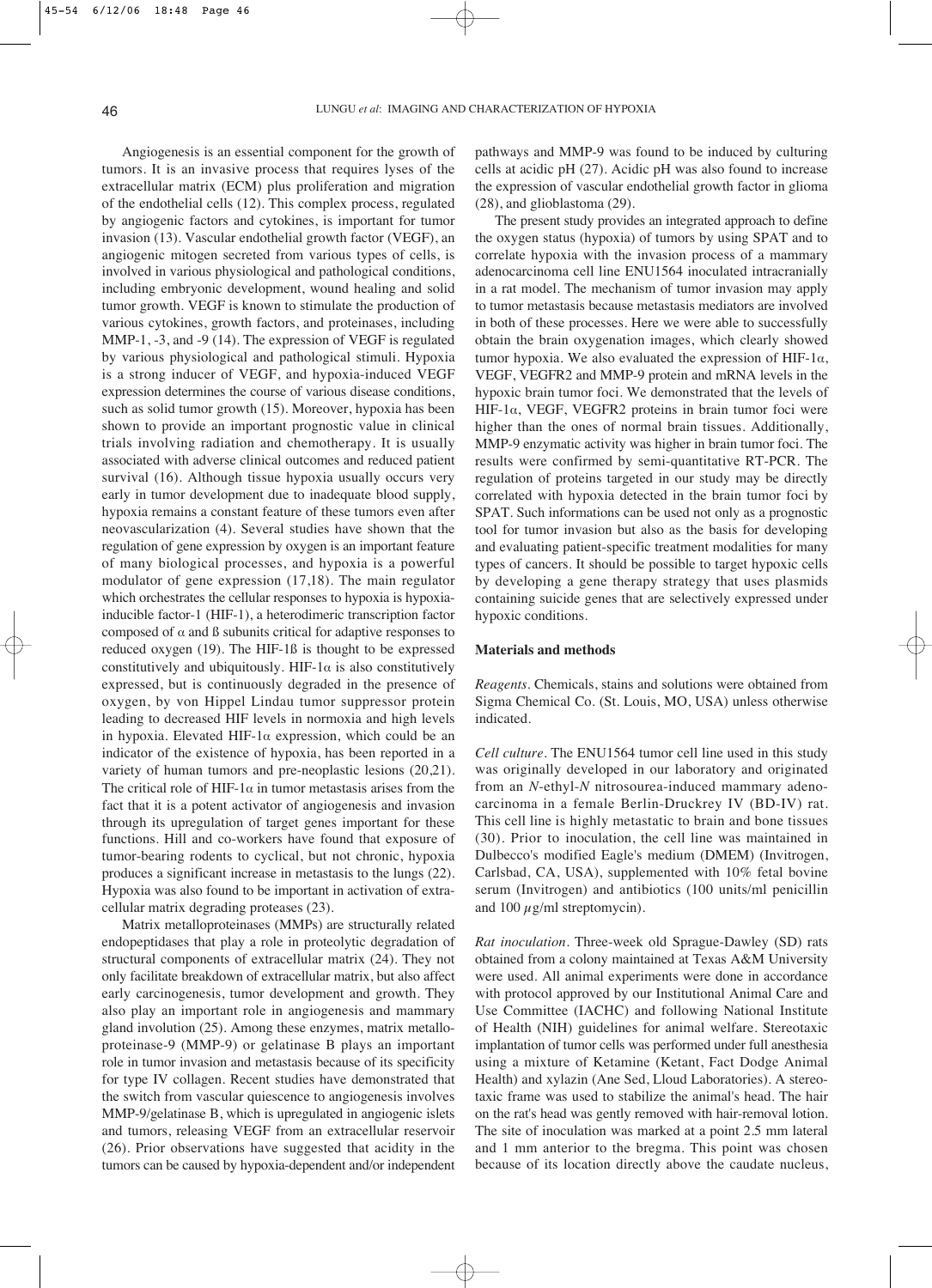which has been shown to be a highly reliable intracranial site for tumor engraftment. The cells were inoculated intracranially at 3 mm depth from the cranial surface. A Hamilton syringe was used to inoculate 3  $\mu$ l tumor cell suspensions (5x10<sup>6</sup> cells) over 5 min period. Three weeks post inoculation the animals were subjected to SPAT evaluation. After the SPAT evaluation the animals were euthanatized with Pentobarbital (150 mg/kg, intraperitoneal injection) and the brain tumors were used for Western blot analysis, gelatin zymography, and RT-PCR experiments.

*Tissue processing and tumor collection.* For Western blot analysis, gelatin zymography, and RT-PCR, brains were immediately removed after death and placed on powdered dry ice. Brains from rats inoculated intracranially with tumor cells (n=3) and from age-matched non-inoculated control rats (n=3) were used. Samples were kept at -80˚C. Brain tumors were collected from frozen brain sections. The half of the brain that was frozen in powdered dry ice was sectioned using a cryostat (Bright Instrument Company, Ltd., Huntington, UK) in 12  $\mu$ m sections and placed on slides. Every fifth slide was stained with 0.1% thionine solution. Thionine solution stained the cell nuclei and displayed the tumor foci under light microscopy. The information was used to dissect the tumor foci, on frozen brain tissue sections. For immunohistochemistry, brain tumor-bearing (n=3) and tumor-free  $(n=3)$  SD rats were perfused with 4% paraformaldehyde (PFA) solution (Electron Microscopy Science, PA, USA) in PBS (phosphate buffer saline) using a peristaltic pump. Brains were then removed and post-fixed in 4% PFA in PBS for 24 h, after which the brains were further processed.

*Immunohistochemistry.* Five-micron paraffin-embedded sections were used for immunohistochemical study. After deparaffinization the sections were subjected to an antigen retrieval protocol by heating them in 10 mM citrate buffer (pH 6.0) for 10 min. Potential non-specific binding sites were blocked with 5% normal goat or rabbit serum in PBS. After blocking, the sections were incubated for 1 h to overnight with primary antibody. For activated microglial cells we used a mouse anti-rat CD68: biotin from Serotec Company (Hidlington, Oxford, UK). Mouse anti-glial fibrillary acidic protein (GFAP) was purchased from Chemicon International (Temecula, CA, USA). The other primary antibodies, MMP-9, VEGF-A, VEGFR2, and HIF-1 $\alpha$  were purchased from Santa Cruz Bitotech (Santa Cruz, CA) and a 1:50 dilution was used. Following primary antibody reaction, sections were washed and incubated with either biotin-conjugated anti-rabbit or anti-goat IgG (Vector Laboratories, Burlingame, CA, USA). A Vector-ABC streptavidin-peroxidase kit with a benzidine substrate for color and streptavidin-phosphatase kit (KPL, MD, USA) with a HistoMark Red substrate (KPL) were used for color development. Counter-staining was done with diluted hematoxylin. Sections that were not incubated with primary antibody served as negative control. To visualize the tumor foci on paraffin-embedded sections, hematoxylin and eosin staining was performed.

*Western blot analysis.* After microscopic dissection of frozen brain specimens, the tissues was homogenized in lyses buffer containing 50 mM Tris-HCl (pH 7.4), 150 mM NaCl, 1 mM CaCl<sub>2</sub>, 1 mM MgCl<sub>2</sub>,  $0.1\%$  Triton X-100. The lysates were cleared by centrifugation at 13,000 x g at 4˚C for 30 min, and the supernatant kept frozen at 80˚C. The protein content of the lysates was determined using Bradford Assay (Bio-Rad), with bovine serum albumin as the standard. Proteins (15-30  $\mu$ g) were separated by 9-12% SDS polyacrylamide gel electrophoresis (SDS-PAGE) and transferred to nitrocellulose membranes (Schleicher and Schuell, Keene, NH, USA). Membranes were incubated 1 h in blocking buffer (20 mM Tris-HCl buffered saline containing 5% nonfat milk powder and 0.1% Tween-20) at room temperature and then probed with appropriate antibodies in blocking buffer or blocking buffer including 5% bovine serum albumin instead of 5% nonfat milk overnight at 4˚C. Blots were incubated at 4˚C overnight with anti-MMP-9 (1:200); anti-HIF-1 $\alpha$  (1:200), anti-VEGF-A (1:200), anti-VEGFR2 (Flk-1) (1:100), (all antibodies from Santa Cruz Bitotech), washed extensively and then incubated for 1 h with a 1:5000 dilution of secondary antibody. Peroxidase labeled anti-rabbit and anti-mouse secondary antibody were purchased from Kirkegaard and Perry Laboratories (MD, USA). Monoclonal mouse IgG antibody against ß-actin was purchased from Sigma Chemical Co. After additional washes, the blots were incubated with chemiluminescent substrate, according to directions in the kit (Super Signal West Pico, Pierce, Rockford, IL).

*Gelatin zymography.* Gelatinolytic activities were analyzed by gelatin zymography as previously described (31). Protein lysates were incubated at 37˚C for 30 min in SDS sample buffer without reducing agent and then subjected to SDS-PAGE in 10% (wt/vol) polyacrylamide gels containing 0.1% (wt/vol) gelatin. The gels were washed twice for 30 min in 2.5% (vol/vol) Triton X-100 at room temperature and then incubated for 24 h in substrate reaction buffer [50 mM Tris-HCl (pH 7.5), 100 mM NaCl, 10 mM CaCl<sub>2</sub>, 0.002% NaN<sub>3</sub>] at 37˚C. The gels were then stained with Coomassie Brilliant Blue R250 in 10% (vol/vol) acetic acid and 30% (vol/vol) methanol for 1 h and destained briefly in the same solution without dye. Proteolytic activities were detected as clear bands indicating the lyses of the substrate.

*Total RNA extraction and semi-quantitative RT-PCR.* Total RNA was extracted from frozen specimens using an SV RNA extraction kit (Promega) following the manufacturer's directions. RNA was quantified by absorbance at 260 nm. Using a SuperScript III First Strand Synthesis System (Invitrogen), 100 ng of total RNA was amplified by reverse transcription polymerase chain reaction (RT-PCR) and the cDNAs were amplified in a  $25-\mu$ l reaction. PCR primers were as follows: MMP-9 primers (forward, 5'-CCCCACTTA CTTTGGAAACGC-3'; reverse, 5'-ACCCACGACGATA CAGATGCTG-3') (32); HIF-1 $\alpha$  primers (forward, 5'-GTCGGACAGCCTCACCAAACAGAGC-3'; reverse, 5'- GTTAACTTGATCCAAAGCTCTGAG-3') (33); VEGF primers (forward, 5'-GACCCTGGTGGACATCTTCCA GGA-3'; reverse, 5'-GGTGAGAGGTCTAGTTCCCGA-3') (14); ß-actin primers (forward, 5'-ATGTACGTAAGCC AGGC-3'; reverse, 5'-AAGGAACTGGAAAAGAGC-3') (32).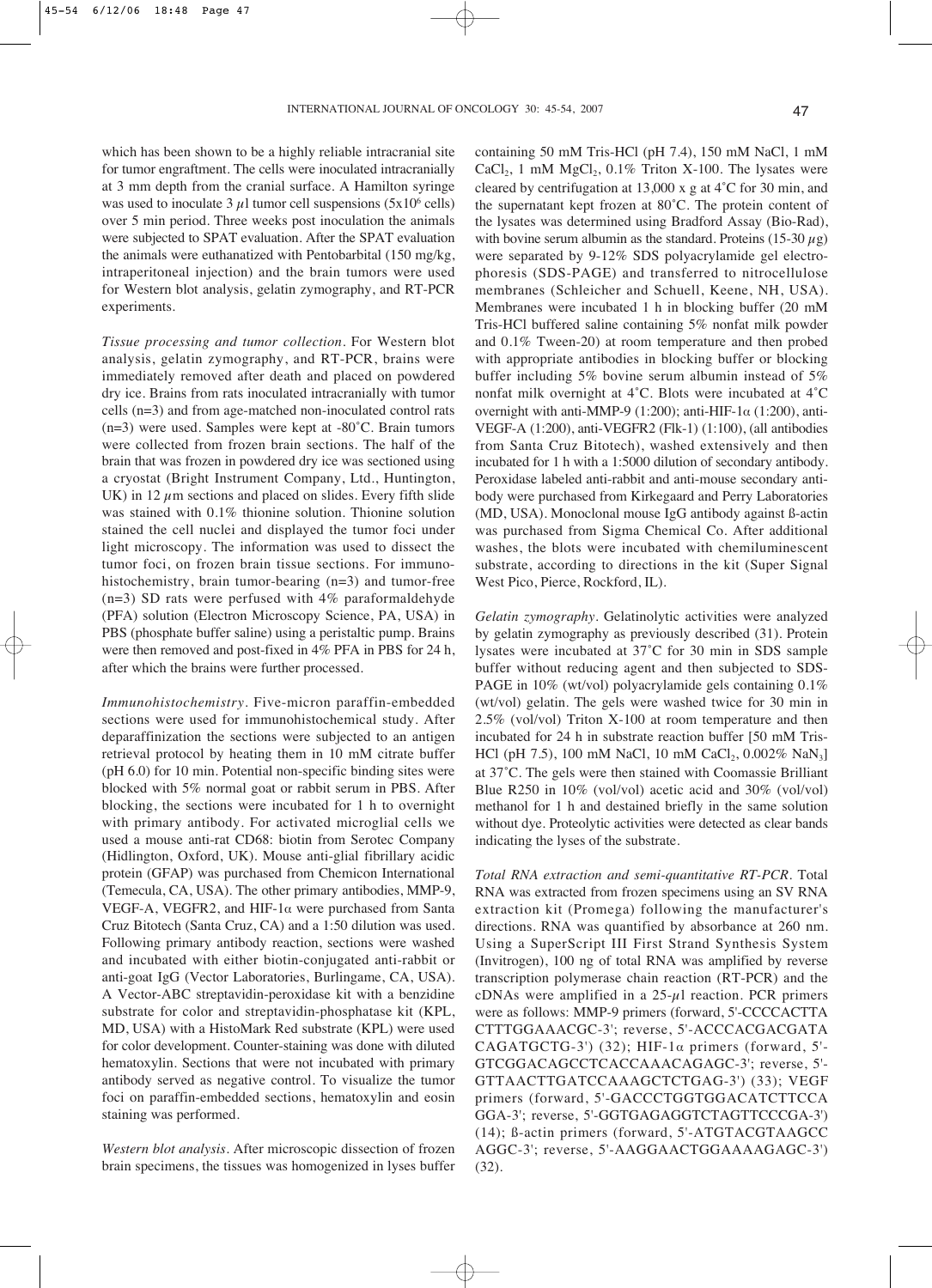

Figure 1. Experimental setup for the *in vivo* SPAT of an SD rat head.

The expected size for MMP-9 PCR product was 686 base pairs (bp). PCR condition for MMP-9 was carried out with an initial denaturation of 94˚C for 2 min, followed by 30 cycles at a denaturation of 94˚C for 1 min, annealing at 59.1˚C for 30 sec and extension at 72˚C for 1 min. A final extension of 5 min at 72°C was carried out. For HIF-1 $\alpha$ , 25 cycles were carried out with 30 sec at 95˚C, 1 min at 55˚C and 2.5 min at 72˚C. A final extension of 7 min at 72˚C was carried out. The PCR product size for HIF-1 $\alpha$  was 487 bp. For VEGF, one set of rat primers, which amplified 3 splicing variants of a rat VEGF mRNA (VEGF<sub>120</sub>, VEGF<sub>164</sub> and VEGF<sub>188</sub>) was used. The PCR profile consisted of initial denaturation at 94˚C for 7 min, followed by 35 cycles of denaturation at 94˚C for 30 sec, annealing at 58˚C for 30 sec, extension at 72˚C for 90 sec, and extension at 72˚C for 7 min. The expected length of the PCR products was 330 bp for VEGF<sub>120</sub>, 462 bp for VEGF<sub>164</sub>, and 514 bp for  $VEGF<sub>188</sub>$ . To demonstrate the integrity of the RNA samples used in the RT-PCR reactions, parallel amplifications with oligonucleotide primers for mouse ß-actin were performed. The expected size for ß-actin PCR product was 403 bp. PCR fragments were analyzed on 1.5% agarose gels stained with ethidium bromide.

*Experimental setup of SPAT.* Three weeks after intracranial inoculation, experimental rats had developed neurological signs such as ataxia and head tilt. At that time the experimental rats were imaged using SPAT. Four successful SPAT images showing tumor hypoxia in the SD rat brains were achieved as described in Fig. 1. Three rats of similar age, inoculated intracranially with 3  $\mu$ l of DMEM medium, were used as controls. Briefly, each animal was anesthetized using Ketamine (87 mg/kg, intramuscular injection) and the hair from the top of the head was removed. A tunable Ti:Sa nanosecond pulse laser (LT-2211A, Lotis T II, Minsk, Belarus) pumped by an Nd:YAG laser was employed to provide laser pulses with a pulse repetition rate of 10 Hz. The laser beam was expanded by a concave lens and homogenized by a light diffuser and then delivered to the animals head (Fig. 1). The incident energy density of the laser beam on the surface of the rat head was controlled at  $\sim$ 20 mJ/cm<sup>2</sup> (within the ANSI standard). The energy of each single laser pulse was monitored using a



Figure 2. Estimated brain blood oxygen saturation image from noninvasive *in vivo* spectroscopic photoacoustic tomography (SPAT) of an SD rat brain at three weeks post inoculation with ENU1564 cells. The circle indicates the position of the tumor. (a), SPAT image of a tumor-free rat brain, which shows well-defined symmetrical vascular architecture in both cerebral hemispheres. (b), SPAT image of the rat brain inoculated intracranially with ENU1564 cells and reveals the vascular architecture associated with the tumor, which is different from that of a normal brain SPAT image. (c), Open-skull photograph of the rat brain after SPAT experiment shows the tumor position in the cerebral hemisphere. (d), Estimated brain blood oxygen saturation (SO2) image.

photodiode (PD) and recorded. The photoacoustic signals were normalized by the recorded PD signals to reduce the effect of laser-energy fluctuation. A 2.25-MHz ultrasonic transducer (V323, Panametrics) was used to detect the laserinduced acoustic signals. The active area diameter was 6 mm and it had a nominal band-width of 66%. A computer controlled step motor drove the 2.25 MHz transducer to circularly scan the head of the SD rat at a depth of  $\sim$ 3 mm below the skin surface, at a radius of 4.5 cm, and with a step size of 3 degree. During the SPAT scan, the rat was fixed by a homemade restraint mount. A water tank was used that had a sealed opening in the bottom such that the rat's head could protrude along the bottom of the water surface and stay dry (Fig. 1). The hole was sealed with a piece of polyethylene membrane. The rat head surface was covered with a thin layer of ultrasonic coupling gel. Health status, pulse rate and the global arterial blood oxygenation of the rat were monitored throughout the entire experiment using a pulse oximeter. The detected photoacoustic signals were amplified, digitized by an oscilloscope, and then transferred to a computer. Four wavelengths (764, 784, 804, and 824 nm) were changed at each scanning step. After a single full-view scan, the images at different wavelengths were reconstructed based on a modified back projection algorithm (34). Then the reconstructed images at the four different wavelengths were used to estimate the spatial distribution of the concentration of HHb and  $O<sub>2</sub>$ Hb using a standard linear least-squares method.

*Statistical analysis.* Quantification of the Western blot analysis, gelatin zymography, and semi-quantitative RT-PCR bands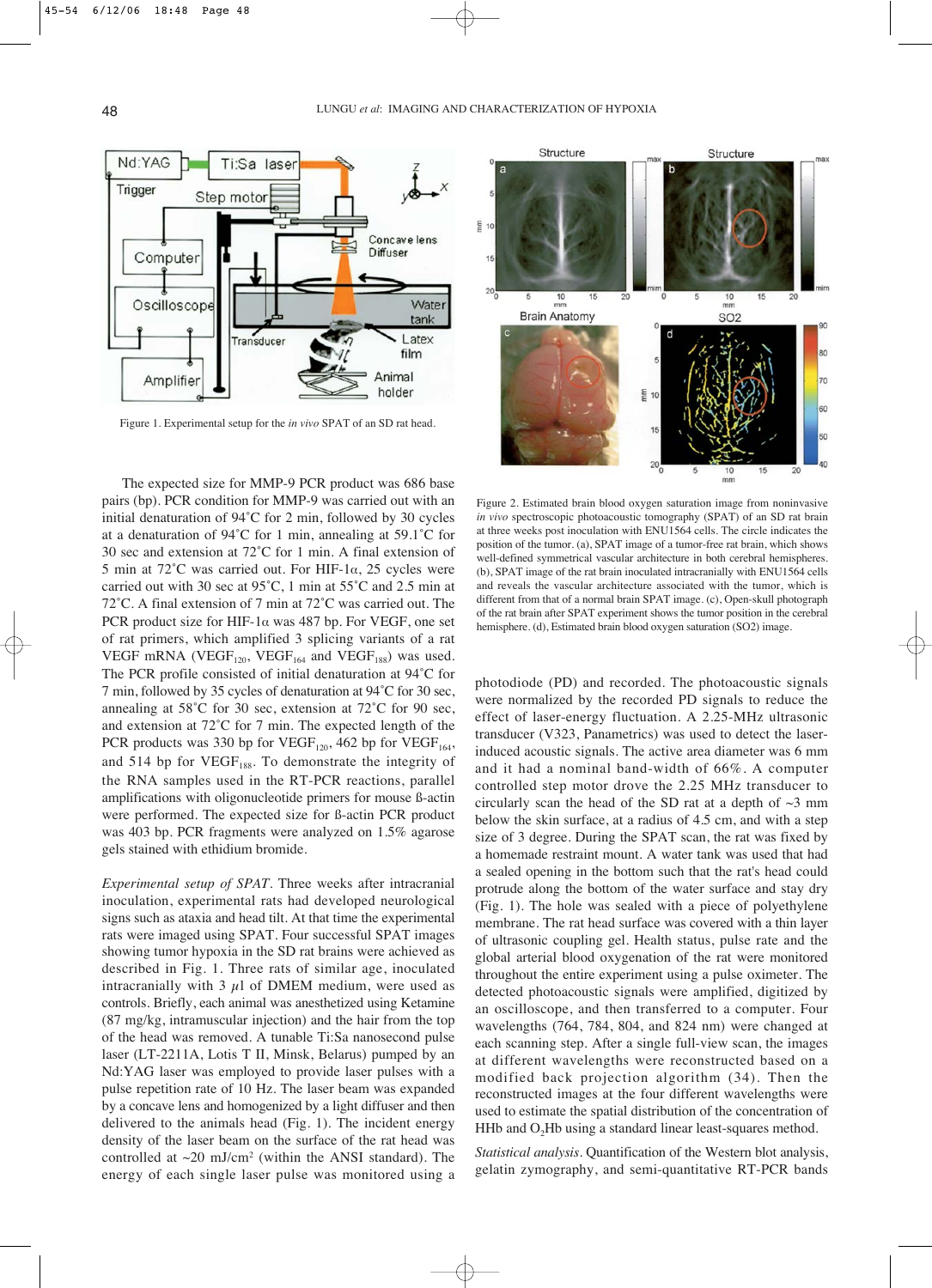

Figure 3. Histology (H&E staining) of the tumor foci inside the SD rat brain at various microscopic magnifications (a-c). The tumor is observed as a basophilic, hypercellular area composed of neoplastic epithelial cells. (a), x4; (b), x20; and (c), x40.



Figure 4. Activation of astrocytes and microglial cells around and inside the brain tumor foci. (a), Activation of astrocytes (brown color) around tumor foci (immunohistochemical staining for GFAP) (x10). No reactivity of astrocytes was observed inside the brain tumor foci. (b), Active microglial cells around and inside the tumor foci, which is denoted by brown color  $(x20)$ . Arrows indicate the tumor foci.

density was performed on a Macintosh computer using the public domain NIH Image program (developed at the US National Institutes of Health and available on the internet at http://rsb.info.nih.gov/nih-image). Data were presented as mean  $\pm$  SD, and statistical comparisons were made using Student's t-test. A P-value of <0.05 was considered statistically significant.

# **Results**

*Spectroscopic photoacoustic tomography (SPAT) imaging of the SD rat brain tumor three weeks after inoculation with ENU1564 cell line.* SPAT images from four tumor-bearing SD rat brains showed hypoxia. The most representative SPAT image of brain tumor hypoxia is showed in Fig. 2. None of



Figure 5. Localization of HIF-1 $\alpha$  in hypoxic tumor foci. Immunohistochemical staining (red) of HIF-1 $\alpha$  protein in the tumor foci revealed positivity within neoplastic cell cytoplasm and nucleus (a and b) (x10). Arrows indicate the neoplastic cells within tumor foci which stain positive for HIF-1 $\alpha$  in both cytoplasm and nucleus. Positive control is represented in (c) and revealed cytoplasmic HIF-1 $\alpha$  staining (x10). (d), Higher magnification view of the neurons in (c). Note the absence of nuclear HIF-1 $\alpha$  staining in neurons. Arrow indicates cytoplasmic HIF-1 $\alpha$  staining of the neurons. Sections exposed to a negative control antibody showed no staining reactions (e). (x20).

the SPAT images of tumor-free SD rat control brains showed hypoxia. Differences in brain vasculature between a tumorfree SD rat brain (Fig. 2a) and a tumor-bearing SD rat brain (Fig. 2b) are illustrated. Compared with the tumor-bearing rat brain, SPAT images of the tumor-free brain showed a welldefined symmetrical vascular architecture in both cerebral hemispheres. In Fig. 2c, an open-skull photograph of the rat brain taken right after the SPAT experiment, showed a tumor in the right hemisphere. The position of the tumor corresponded with the location of the tortuous irregular distorted vessels shown in Fig. 2c. The SO2 image of the rat brain with intracranial inoculation of ENU1564 cells is represented in Fig. 2d. The SO2 value is lower in the brain tumor area compared to the rest of the brain. Fig. 3 shows the H&E staining of the tumor foci inside the rat brain imaged by SPAT. The diameter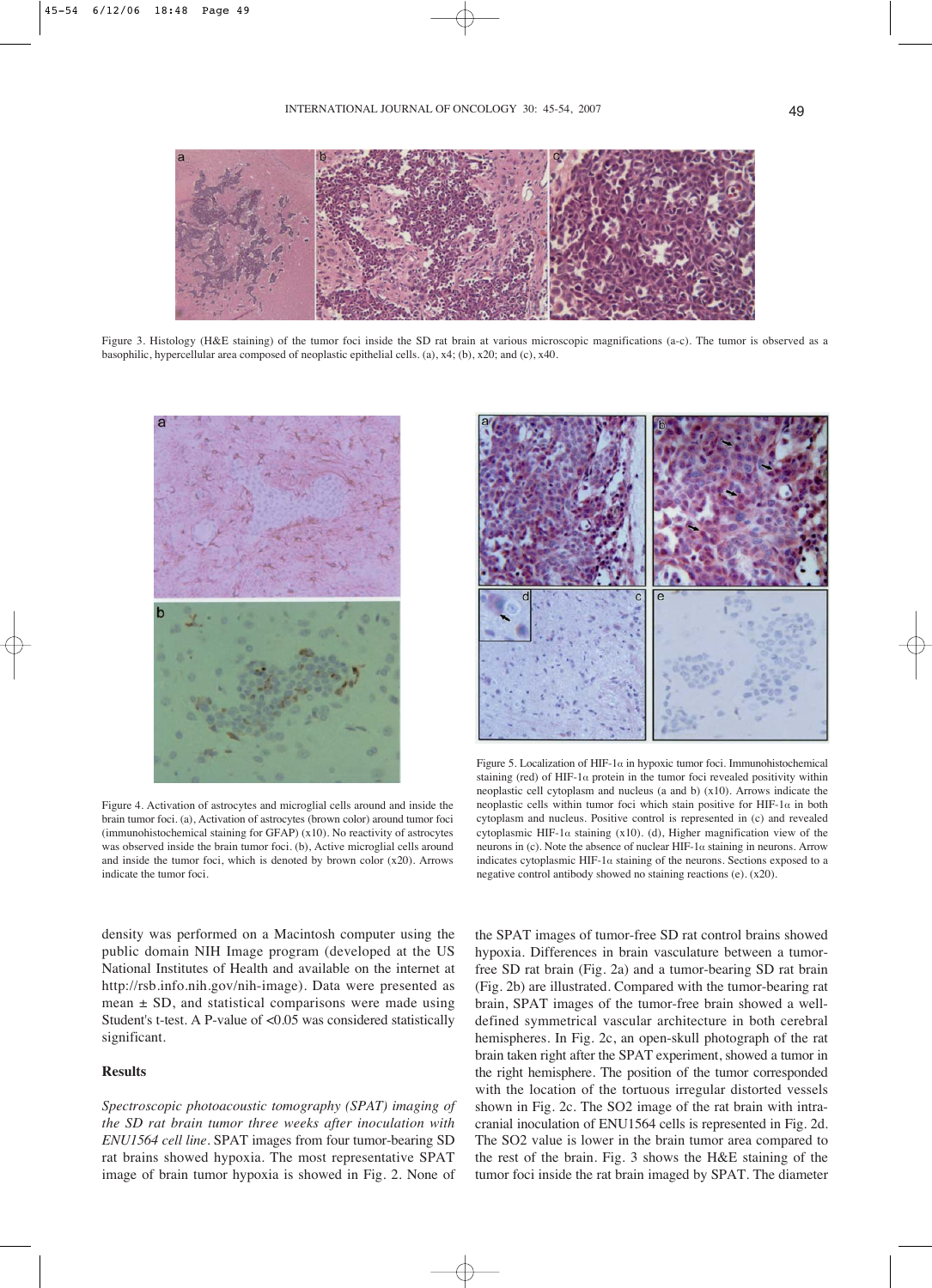

Figure 6. Localization of VEGFR2 (Flk-1) in tumor foci. (a), VEGFR2 labeling of the tumor foci (x10). (b), Higher magnification view of tumor cells showing cytoplasmic and membrane VEFGR2 staining (x20). (c), No staining was observed in the negative control. (d), Endothelial cells lining a blood vessel adjacent to the tumor foci also stain positive for VEGFR2 (x40).



Figure 7. Immunolocalization of VEGF-A in brain tumor foci and surrounding glial cells. (a), Low-power (x4) view of VEGF-A-positive tumor foci. (b), Higher magnification view of tumor cells showing cytoplasmic VEGF-A staining (x40). (c), Positive control (x20) showing VEGF-A labeling of some glial cells. (d), No staining was observed in the negative control (x20).

of the tumor area was around 2.5 mm. Histological examination of H&E-stained brain sections revealed increased mitosis in the tumor cells which demonstrated that ENU1564 cell line was highly invasive.

*Histological evaluation of the neoplastic foci.* Three weeks after intracranial inoculation with ENU1564 cells the rats were euthanatized. Histological evaluation of the brain revealed intracranial neoplasia affecting most frequently the caudate nuclei. Morphologically, clusters of epithelial neoplastic cells resembling the cultured cell line were observed. The tumor foci were devoid of fibrous stroma, and necrosis. Marked gliosis consisting of astrocytes (Fig. 4a) and microglial cells (Fig. 4b) was observed around and inside the neoplastic foci. The data represent three separate experiments with similar results.

*Immunolocalization of HIF-1· protein in the tumor foci.* Tumor cells respond to low-oxygen conditions via the stabilization and activation of hypoxia-inducible factor-1 $\alpha$  (HIF-1 $\alpha$ ), a transcription factor critical for adaptive responses to reduced oxygen. Immunohistochemistry for HIF-1 $\alpha$  was performed in order to demonstrate that hypoxia was localized within the tumor foci. IHC results showed cytoplasmic and nuclear immunolabeling with moderate intensity of the neoplastic cells within the brain tumor foci (Fig. 5a and b). Positive control, represented in Fig. 5c and d, showed that some neurons also had moderate staining in the cytoplasm but not in the nucleus. A negative control is represented in Fig. 5e.

*Immunohistochemistry for vascular endothelial growth factor (VEGF-A) and vascular endothelial growth factor receptor*



Figure 8. Localization of MMP-9 in the brain metastatic foci. (a), Immunohistochemical staining (brown) of MMP-9 protein in the tumor foci (x20). Note moderate staining in the neurons. (b), Higher magnification view (x40) of the tumor cells showing cytoplasmic MMP-9 staining. Arrows indicate the tumor foci. Negative control for MMP-9 is shown in (c).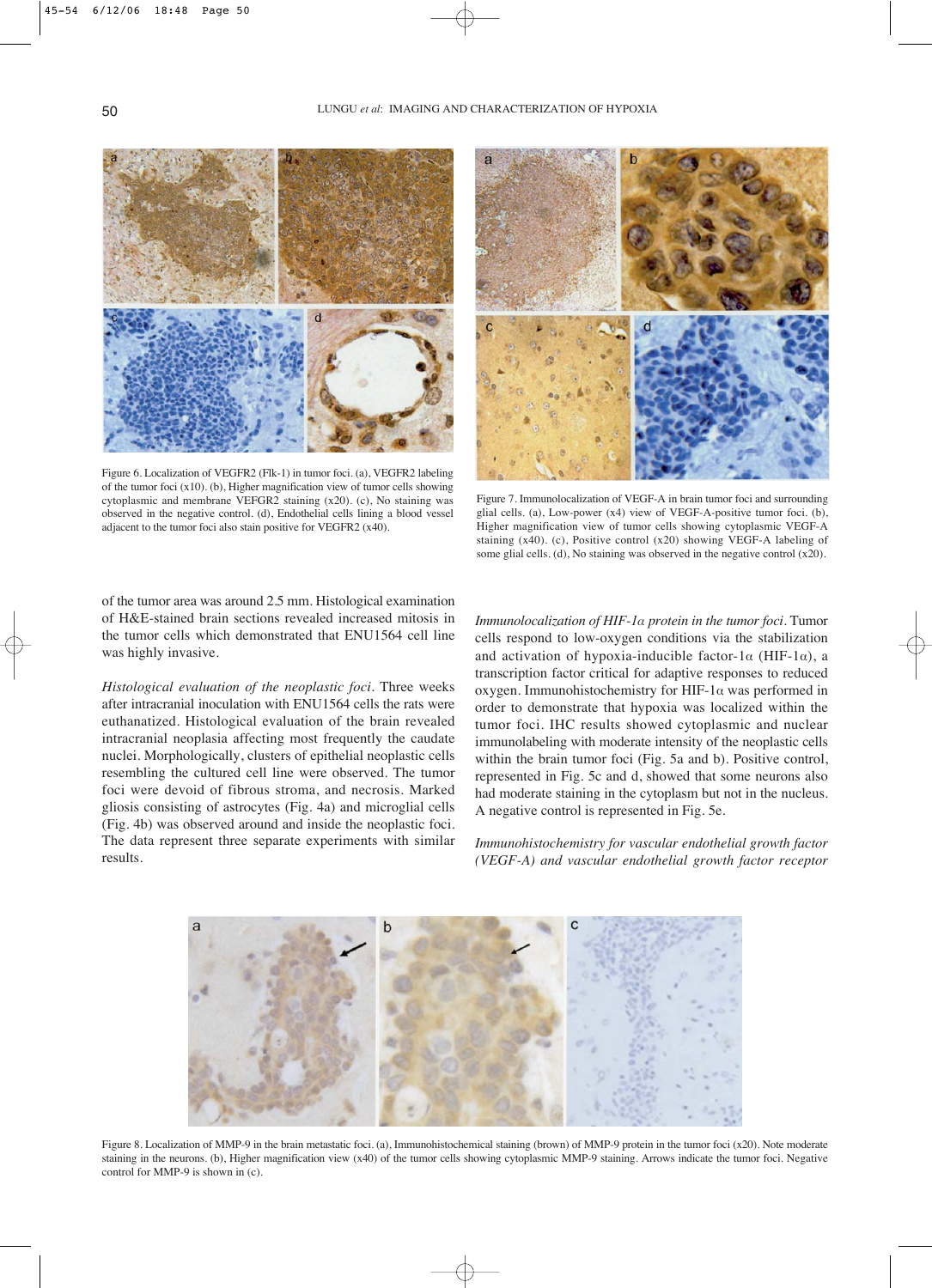

Figure 9. Increased expression of HIF-1 $\alpha$ , VEGF-A, and VEGFR2 (Flk-1) proteins in neoplastic cells. (a), Evaluation of protein expression by Western blotting. The membranes were stripped and re-probed with ß-actin antibody to confirm equal loading. (b-d), Densitometric analysis of HIF-1 $\alpha$ , VEGF, and VEGFR2 (Flk-1) protein expression in tumor cells showed significant increases compared with control brain. The results represent the mean ± standard deviation for three control and three tumor samples. Asterisks indicate statistically significant differences (P<0.05).

*VEGFR2 (Flk-1).* Further analysis was focused on the VEGF-A and VEGF receptor, VEGFR2 (Flk-1). Immunohistochemical staining for VEGF and VEGFR2 (Flk-1) was performed in order to characterize the expression of these proteins within tumor foci. Previous studies showed that HIF-1 $\alpha$  is the major transcription factor responsible for induction of VEGF production and secretion. IHC staining for VEGFR2 (Flk-1) showed immunolabeling of the neoplastic cells (Fig. 6a and b). Endothelial cells lining blood vessels also show positivity for VEGFR2 (Fig. 6d). No staining was observed in the negative controls (Fig. 6c). VEGF staining was observed in the cytoplasm of the neoplastic cells (Fig. 7a and b). Positive control revealed that some glial cells are also labeled for VEGF-A



Figure 10. MMP-9 enzymatic activity in tumor foci compared with brain control. (A), Increased MMP-9 enzymatic activity in the tumor foci. The double band at 97 kDa corresponded to the latent form (a) (proenzyme) and active form (b) of MMP-9. (B), Quantitative analysis of MMP-9 was determined by densitometry of the active band (b). Data are represented as mean ± standard deviation, for three independent experiments and asterisks indicate statistically significant differences (P<0.05).

(Fig. 7c). No staining was observed in the negative controls (Fig. 7d).

*Immunohistochemistry for MMP-9 in brain tumor foci.* Given the fact that in addition to the upregulation of VEGF hypoxia may be a factor in activation of extracellular matrix degrading proteases we evaluated IHC for MMP-9. Immunohistochemical staining for MMP-9 showed immunolabeling with moderate intensity in the neoplastic cell cytoplasm and faint staining of the glial cells (Fig. 8a and b). Negative control slide is represented in Fig. 8c.

*Increased expression of HIF-1·, VEGF-A and VEGFR2 (Flk-1) proteins in brain tumor foci.* To confirm the IHC results on HIF-1 $\alpha$ , VEGF-A and VEGFR2 (Flk-1) we extracted proteins from brain tumor foci and control brain. Evaluation of protein expression by Western blotting revealed that all three proteins were significantly higher in tumor foci compared with control tissue from brains of age-matched-non-inoculated rats (Fig. 9a). Given that HIF-1 $\alpha$  is the major transcription factor responsible for induction of VEGF production and secretion it was important to determine if VEGF was also upregulate in neoplastic cells. VEGFR2 (Flk-1) protein, which is a VEGF receptor was also found to be significantly upregulated in tumor foci. Quantitative analysis (Fig. 9b-d) was determined by densitometry.

*Increased MMP-9 activity in brain tumor foci.* To confirm the IHC results on MMP-9 protein expression and to evaluate the enzymatic activity of MMP-9 in the brain tumor foci gelatin zymography was performed. The results revealed an increase in enzymatic activity of MMP-9 in brain tumor foci compared with control brain (Fig. 10A). Quantitative analysis determined by densitometry revealed an increase in pro- and active forms of MMP-9. Fig. 10B represents the quantitative analysis of MMP-9 determined by densitometry of the active band (b).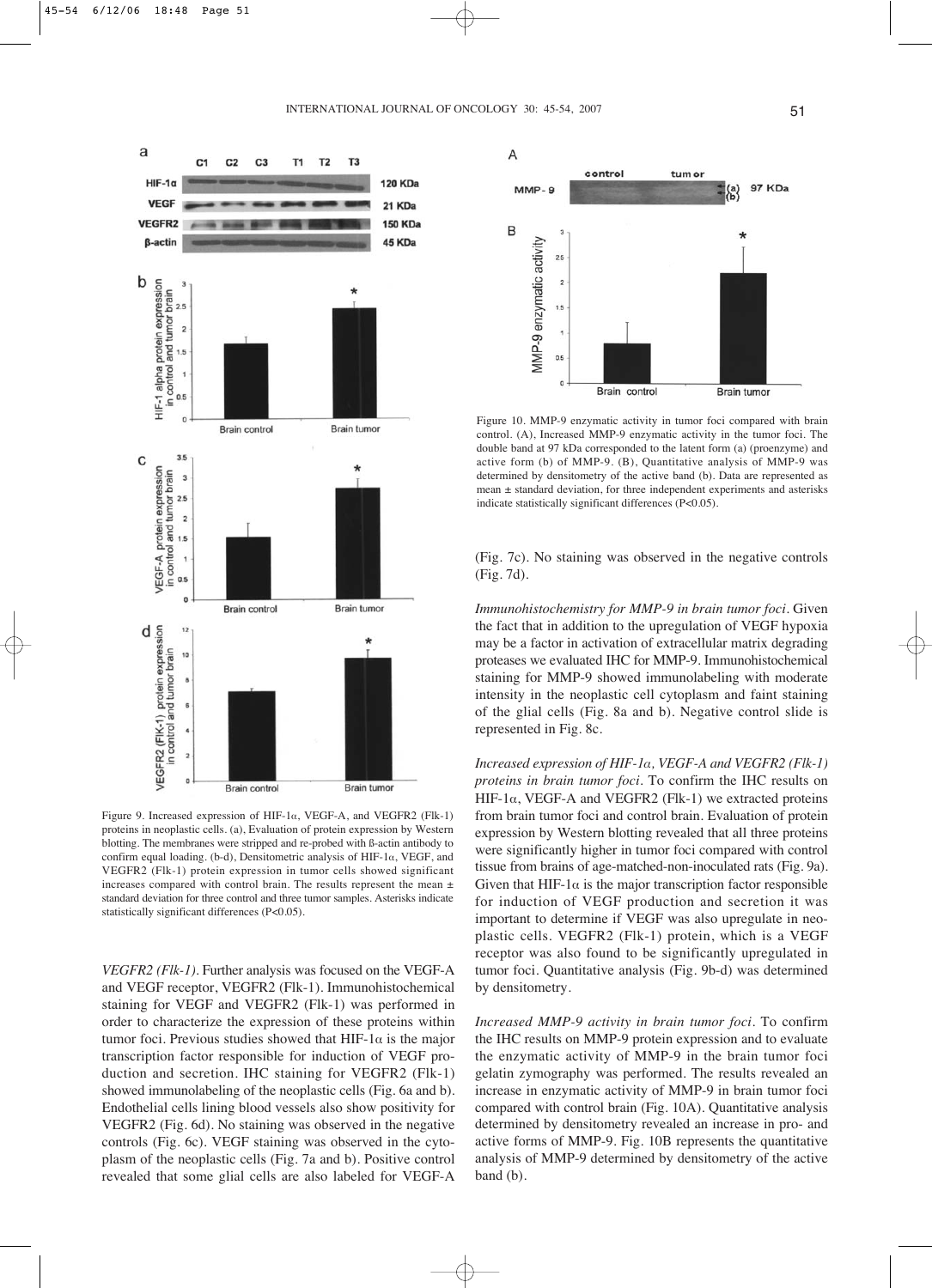

Figure 11. Increased expression of HIF-1 $\alpha$ , VEGF, and MMP-9 mRNA in the rat neoplastic brain foci. (a), Semi-quantitative RT-PCR was used to detect  $HIF-1\alpha$ , VEGF, and MMP-9 and B-actin in total RNAs from normal brain and neoplastic brain foci. ß-actin was used as an internal control. For VEGF three alternative splicing variants were identified. A 330-bp product, which is identical to that of the alternative splicing  $VEGF<sub>120</sub>$  isoform. A second 462 bp product, corresponding to the  $VEGF<sub>164</sub>$  isoform, and a third 514-bp product, corresponding to the VEGF<sub>188</sub> isoform were also detected. VEGF<sub>188</sub> isoform expression was greater than those of  $VEGF<sub>164</sub>$  and  $VEGF<sub>120</sub>$ . (b-d), Quantitative analysis of VEGF, MMP-9, and HIF-1 was determined by densitometry. The results are mean ± standard deviation from three controls and three tumor samples. \*P<0.05.

*Increased expression of HIF-1·, VEGF, and MMP-9 mRNA in the SD rat brain tumor cells.* To confirm the IHC and WB results on HIF-1 $\alpha$ , VEGF, and MMP-9 protein expression, we prepared cDNA from dissected tumor sample and performed semi-quantitative RT-PCR analysis. Although this technique is semi-quantitative, our results indicate that there were higher levels of HIF-1 $\alpha$ , VEGF, and MMP-9 mRNA in brain tumor foci than in normal brain tissues from age-matched noninoculated rats (Fig. 11a). For VEGF, the RT-PCR from brain control and brain tumor tissues demonstrated three alternative splicing variants: 330, 462 and 514 bp DNA fragments, corresponding to  $VEGF<sub>120</sub>$ ,  $VEGF<sub>164</sub>$  and  $VEGF<sub>188</sub>$ .  $VEGF<sub>188</sub>$ isoform was greater than those of  $VEGF<sub>120</sub>$ , and  $VEGF<sub>164</sub>$ .

# **Discussion**

In the present study we were able to detect tumor hypoxia in a rat intracranially implanted with a malignant mammary tumor cells by measuring the brain tumor SO2 through the intact skin and skull using a novel noninvasive spectroscopic photoacoustic tomography technology. Validation of this technology is supported by our molecular biology findings. Detection and measurement of the level of brain blood oxygenation can be used to monitor tumor hypoxia, an important parameter of tumor pathogenesis. We found increased expression of HIF-1 $\alpha$ , VEGF, VEGFR2, and MMP-9 in the brain tumor foci suggesting that these molecules may be induced by tumor hypoxia and may be directly involved in the invasion of the tumor cells into the brain parenchyma. It is known that hypoxia modulates invasion-associated cytokines, such as matrix metalloproteinase, and their inhibitors in tumor and normal cells (35).

Previously, in our laboratory Mendes *et al* using an *in vivo* animal model, showed that MMP-2, -3, and -9 are involved in mammary adenocarcinoma metastasis to the brain (32). The animal model used in those studies was developed in our laboratory (30). The syngeneic animals inoculated with ENU1564 cells via the left ventricle consistently produced brain metastasis. For our study we chose to inoculate the tumor cells (ENU1564) intracranially into the rat forebrain since we were mainly interested in locating tumor implant and detecting tumor hypoxia inside the brain using SPAT, as an assessment of this new technology. The mechanism of tumor invasion resulting from the tumor implant may apply for tumor metastasis because metastasis mediators are involved in both of these processes. Our results showed the presence of tumor hypoxia in the rat brain three weeks post-inoculation.

We used non-inoculated brains of age-matched rats as controls, assuming that differences in HIF- $\alpha$ , VEGF, VEGFR2, and MMP-9 would be attributable to the presence of tumors. Our results showed the increased expression of HIF-1 $\alpha$  at both protein and mRNA levels, which is an indicator of the existence of hypoxia in the brain tumor foci. These results were in accordance with previous studies, which showed elevated HIF-1 $\alpha$  expression in a variety of human tumors and pre-neoplastic lesions (20,21). Immunohistochemistry revealed the localization of HIF-1 $\alpha$  protein in the cytoplasm and nucleus of neoplastic cells. Localization of the HIF-1 $\alpha$  in the nucleus is an indication of protein stability in hypoxic conditions which is the major transcription factor responsible for induction of VEGF production but can also activate different genes by binding to their promoter sequences. Hypoxia-induced expression of VEGF has been well established in various types of non-neoplastic and neoplastic cells (36,37).

Considering that previous studies showed that matrix metalloproteinases are important in tumor invasion and metastasis (25,27,32), we focused on MMP-9 expression in brain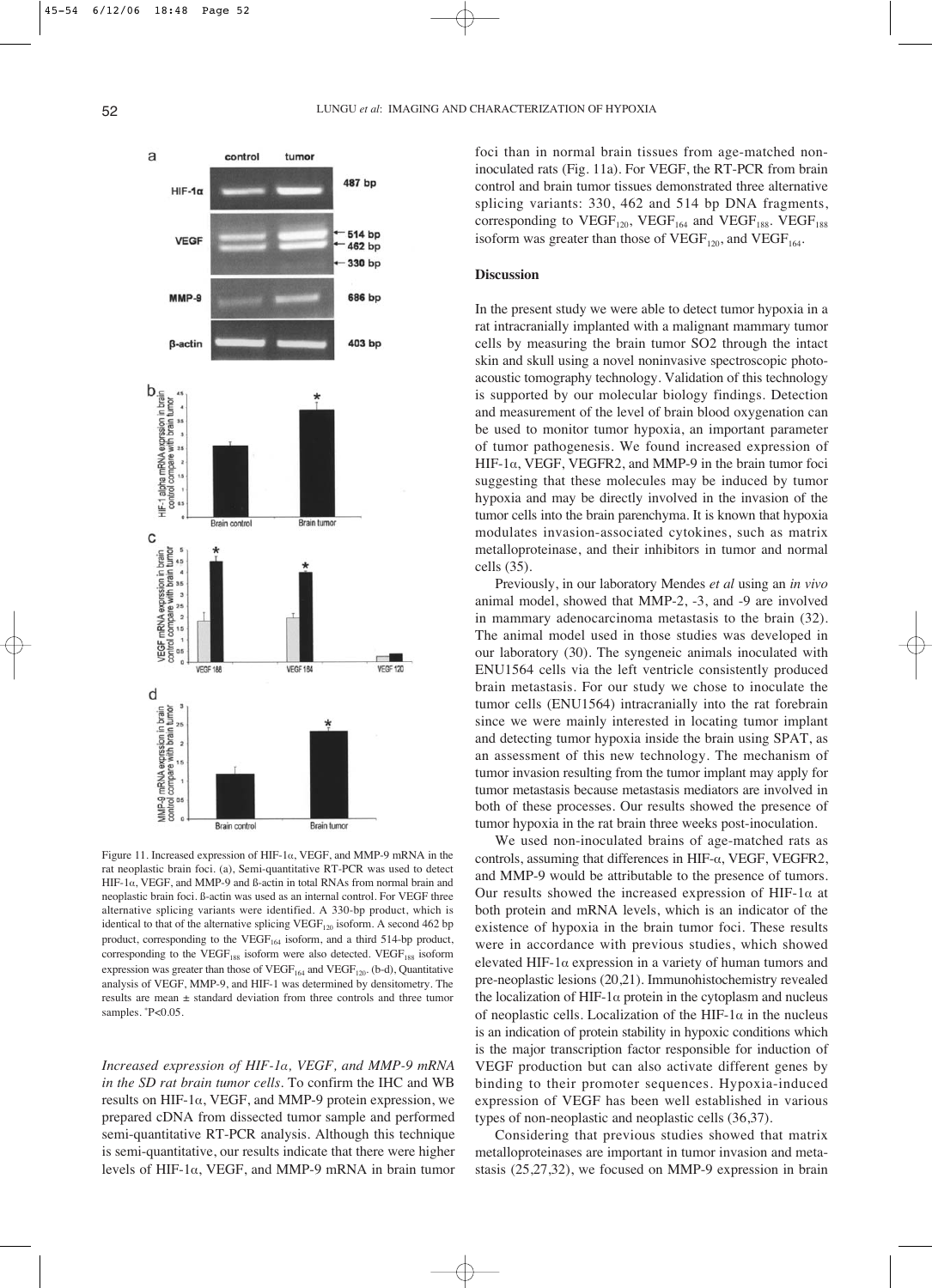tumor foci. Evidence suggested that MMP-9 was associated with intratumoral angiogenesis and with the metastatic process of breast cancer. Our results showed an increased expression of protein and mRNA level of MMP-9 in the brain tumor foci compared with non-inoculated control brain. Gelatin zymography confirmed an increase in gelatinase activity of MMP-9 in tumor brain foci. These results are in accordance with the previous reports correlating MMP-9 activity with invasive and metastatic behavior (38). The upregulation of MMP-9 in brain tumor foci might be directly related to the presence of hypoxia in the brain tumor foci. Interestingly, previous studies showed that besides the upregulation of HIF-1 $\alpha$  in hypoxia other transcription factors such as c-jun/AP-1 (activator protein) are also upregulated (16). Elevation of AP-1 level in hypoxic cells can be one possible mechanism of the MMP-9 upregulation since the promoter of MMP-9 has a site for binding of AP-1 complex.

We analyzed the expression level of protein and mRNA of VEGF and VEGFR2 in brain tumor foci since the mechanism involved in tumor invasion may include hypoxic regulation of cytokine release, and growth factor receptor. In this study, comparison of tumor xenograft and control brains demonstrated that the brain tumor upregulated the expression of VEGF mRNA and protein, which arose as three alternative splicing variants  $VEGF<sub>120</sub>$ ,  $VEGF<sub>164</sub>$  and  $VEGF<sub>188</sub>$ . The genetic studies showed that the VEGF<sub>120</sub> isoform alone is able to initiate, but not complete, the angiogenic programme (39). Although the target of VEGF was thought to be restricted to endothelial cells, more and more evidence has indicated that nonendothelial cells can be VEGF targets by expressing VEGF receptors (13). The production and upregulation of VEGF in brain tumor foci is important for tumor vascularization and may confer proteolytic activity to the neoplastic cells by induction of MMP-9. Our results showed that VEGFR2 protein was up-regulated in brain tumor foci compared with brain control (Fig. 9a). VEGFR2 is considered to be the main mitogenic signaling receptor for VEGF (19). Skobe *et al* demonstrated the role of VEGFR2 for the invasive growth of skin squamous cell carcinoma cells (40). Recently, Noda *et al* demonstrated the hypoxic upregulation of VEGF and VEGFR2 and their involvement in hypoxia-induced MT1- MMP expression in retinal glial cells. This upregulation was abrogated in the presence of SU1498, a selective inhibitor of VEGFR2 or by using a neutralizing anti-VEGF antibody (41). The upregulation of VEGF, VEGFR2 and MMP-9 might be a consequence of decreased tissue oxygen concentration which leads to up-regulation of HIF-1 $\alpha$ . Direct or indirect interaction of both transcription factors c-jun/AP-1 and HIF-1 $\alpha$  is a suggested mechanism for regulation of at least some of the known hypoxia-inducible genes. Upregulation of all these factors under hypoxic conditions enables the cells to survive reduced tissue oxygen concentration by promoting angiogenesis and tumor metastasis.

Because evidence suggested that astrocytes and/or glial cells may have a role in tumor invasion (32) we analyzed how these cell types reacted in a tumor-bearing brain. Prior studies showed that astrocytes are thought to play a role in MMP-9 activation and expression (42). Immunohistochemical staining using GFAP antibody (glial fibrillary acidic protein) demonstrated marked astrocytic proliferation around neoplastic foci (Fig. 4a). Astrocytes, which populated brain parenchyma, synthesized a host of biological proteins including TGF-ß, TNF- $\alpha$ , interferon- $\gamma$ , IL-1, IL-3, IL-6, and other cytokines which may be very important for tumor invasion (42). Studies showed that brain metastatic and parental cancer cell line cocultured with astrocytes or cell culture supernatants of astrocytes, exhibited increased adherence to astrocytes and grew better in response to the conditioned media (43). Microglial reactivity around and inside the tumor foci was also confirmed (Fig. 4b). The presence of reactive glial cells around tumor cells in the brain suggests the possibility that these cell types could be interacting. Further studies are needed in order to characterize the role of those cells in tumor progression into the brain parenchyma.

Tumor oxygen status appears to be strongly associated with tumor growth, malignant progression, and resistance to various therapies (1). Among the genes upregulated in hypoxia, those involved in angiogenesis and degradation of extracellular matrix appears to be very important in malignant progression (12). Tumor oxygen status may also be important in the assessment of the efficacy of agents classified as antiangiogenic compounds, which target tumor vasculature (1). Therapy with antiangiogenic compounds may be more important than those which cause direct cytotoxicity to malignant cells. Detection of tumor hypoxia can be used as a prognostic tool and for developing and evaluating patient specific treatment modalities for many types of cancer. In 2004, Evans *et al* showed that the presence of more severe hypoxia in glial tumors correlated with a more aggressive clinical behavior (44). Also, the presence of hypoxia in locally cured high-grade sarcomas was associated with a greater likelihood of metastasis and death (45).

This study shows that SPAT would be an important tool for noninvasive detection of intracranial tumors. Moreover, SPAT would be useful for monitoring the development of hypoxia, which may have an important role in determining the timing and type of therapy. SPAT is also a promising imaging modality for the study of the functional and structural organization of the brain. In combination with reporter genes, SPAT offers promise for imaging pathological processes at molecular levels, and monitoring the delivery of vectors to specific cells by gene therapy.

### **Acknowledgements**

We are grateful to Dr G. Bratton for critical reading of the manuscript. This work was supported by a National Institute of Health grant (no. R01-N5046214-01).

#### **References**

- 1. Dewhirst MW, Klitzman B, Braun RD, Brizel DM, Haroon ZA and Secomb TW: Review of methods used to study oxygen transport at the microcirculatory level. Int J Cancer 90: 237-255, 2000.
- 2. Howe FA, Robinson SP and Griffiths JR: Modification of tumor perfusion and oxygenation monitored by gradient recalled echo MRI and 31P MRS. NMR Biomed 208-216, 1999.
- 3. Wilson D and Cerniglia G: Oxygenation of tumors as evaluated by phosphorescence imaging. Adv Exp Med Biol 345: 539-547, 1994.
- 4. Helmlinger G, Yuan F, Dellian M and Jain RK: Interstitial pH and pO2 gradients in solid tumors *in vivo*: high-resolution measurements reveal a lack of correlation. Nat Med 3: 177-182, 1997.